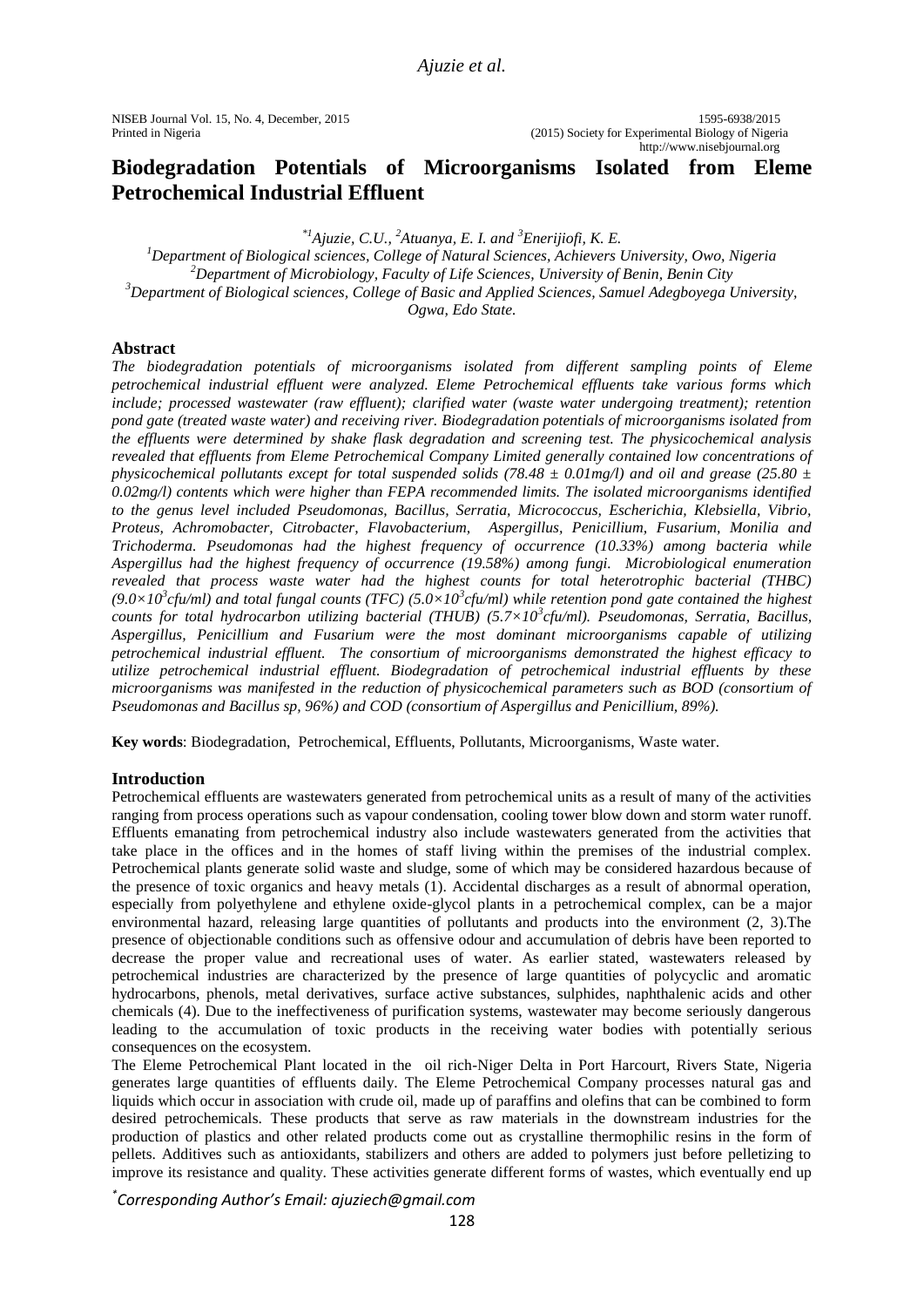in the environment with or without treatment. So also are the wastewaters generated as a result of office or domestic activities in the company (domestic wastewater or sewage) (5). Here, petrochemical effluents take various forms which include; processed waste water (PWW) which refers to water that is intended to come into contact with hydrocarbons or treated chemicals at the petrochemical plant, clarified water (CW) which is a combination of PWW and sewage and retention pond gate valve (RPGV) which is the effluent that has undergone both chemical and biological treatment to eliminate or reduce waste contents to acceptable levels (6). Studies have revealed that although effluents from Eleme Petrochemical Company Limited generally contain relatively low concentrations of pollutants in the water and sediment, accumulation of these pollutants overtime can be fatal to aquatic and human life. Also, continued discharge of improperly treated effluent may further compound the environmental problems of communities living around this company. This therefore makes imperative the need for early resolution of the problem of treatment for Eleme petrochemical effluent (6). This dire need in recent times has found microorganisms quite instrumental. Microorganisms have been implicated in showing strong ability to biotreat petrochemical effluents. The potentials of microorganisms to catabolize and metabolize xenobiotic compounds have been recognized as potentially effective means of toxic and hazardous wastes disposal. Phenol and its derivatives have long been recognized as some of the most persistent chemicals in petroleum refinery/petroleum waste waters with high toxicity even at low concentrations. Two species of *Pseudomonas, P. aeruginosa* and *P. fluorescence* have been studied for their biodegradation potential on phenol present in refinery wastewater under a batch fermentation process. Phenol was successfully degraded by both species and there was high positive correlation between phenol biodegradation and microbial growth (7).

That microorganisms are ubiquitous in nature is a proven fact, so also is the age long fact that microorganisms not only cause disease in humans or deterioration of substances but are also useful in the manufacturing (food and pharmaceutical) industries and degradation or transformation of both organic and inorganic substances. In fact, the degradative ability of microorganisms is the reason why we are not all deep in hydrocarbons today. This study was therefore conducted to isolate and identify indigenous microorganisms present in Eleme Petrochemical industrial effluent and ascertain its potentials to degrade the effluent.

#### **Materials and Methods**

#### *Description of the Study Area*

Eleme Petrochemical Company Limited (EPCL) is situated in Eleme, Rivers state in the oil-rich Niger Delta area of Nigeria. It was established by the Federal Government of Nigeria in 1988.The major feedstock used in the company is delivered to it in liquid form via pipeline from the liquefied natural gas (LNG) plant located at Obiafu/Obrikom in Rivers state. The feedstock is free from methane, but composed of ethane, propane and butane with minor quantities of pentane and heavier hydrocarbons. The major products of the company are low density and linear low density polyethylene (LLDPE), polypropylene (PP), vinyl chloride monomer, butane and mixture of other olefins. Effluents are usually treated with sulphuric acid, caustic soda, alum, urea, Diammonium phosphate, anionic polyelectrolyte and calcium hypochlorite. Thereafter, the treated effluent is directly discharged into receiving river bodies.

The Eleme River in Eleme kingdom took its source at Oyigbo and flows down Agbonchia farm settlement, Njuru, Okerewa and Aluto at which point the petrochemical effluent is discharged into it before entering into tidal creek by NNPC housing estate Aleto and flows down to Okrika. The river passes through sparse vegetation and its course flows across many roads and as such receives storm water runoffs from roads too.

#### *Sample Collection*

Samples were collected once a month between July 2007 and March 2008. Water samples were collected with a 2litre plastic Hydrobios water sampler and transferred to a clean 2litre polyethylene containers and 250ml capacity borosilicate glass bottles. The effluent samples include the process wastewater (PWW) (untreated effluent),clarified water (CW), retention pond gate (RPG), which is the industrial effluent that has undergone both chemical and biological treatment to eliminate or reduce waste contents to acceptable levels and the receiving river (RR) of Eleme kingdom. These were collected in polyethylene containers and borosilicate bottles of the same capacity. They were rinsed several times with water or effluent samples at the point of collection. The samples were transported to the laboratory using ice packed coolers after appropriate labeling. The effluent samples for dissolved oxygen and biological oxygen demand were fixed on the site by adding 1.00 ml each of Winkles reagent solution and taken to the laboratory for other physicochemical and microbiological analyses.

#### *Microbiological Analysis*

*Determination of total heterotrophic microbial count***:** This was performed in triplicates by plating out aliquot 0.1ml of the samples on nutrient agar plates containing Fushin (antifungal antibiotic), using the spread plate techniques. Plates were enumerated after 48h of incubation at  $37^{\circ}$ C. Isolation and enumeration of fungal isolates were equally performed in triplicate by plating out aliquot 0.1ml of the effluent sample in 20ml of molten potato dextrose agar (PDA) containing two drops of streptomycin (5µg/ml) using the spread techniques. Plates were enumerated after 3-7 days of incubation at room temperature as described by (8).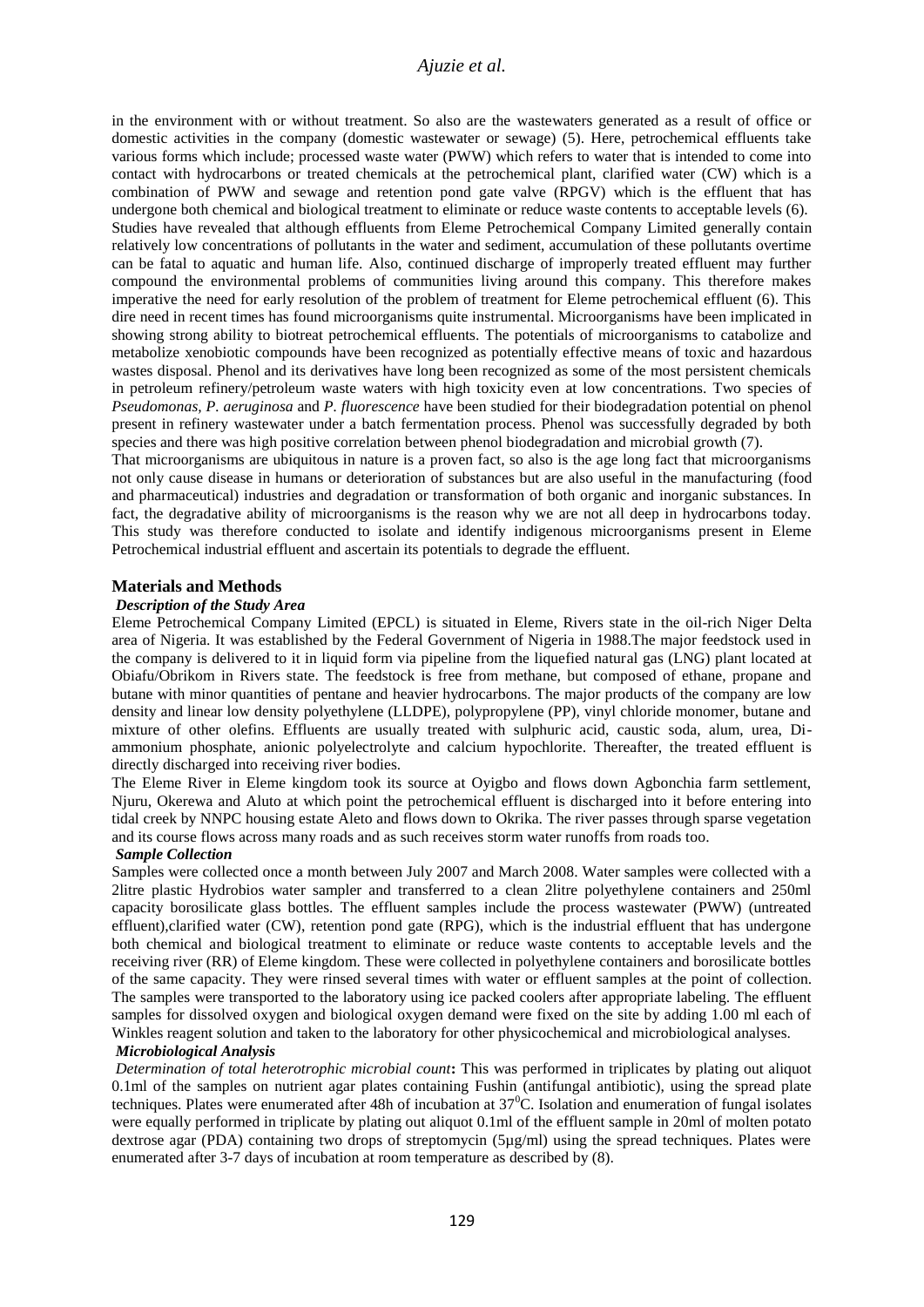*Isolation and Characterization of Bacterial Isolates:* Distinct colonies from mixed cultures in the Petri dishes were picked and transferred aseptically into sterile nutrient broth. The nutrient broth cultures were incubated at  $37^{\circ}$ C for 24h. The broth cultures were streaked on sterile nutrient agar plates and incubated at  $37^{\circ}$ C for 24h. Pure colonies were picked and transferred aseptically to nutrient agar slants, incubated for 24h at 37<sup>o</sup>C and stored in the refrigerator at  $4^{\circ}$ C for further characterization.

Pure cultures were presumptively identified on the basis of their morphological and biochemical characteristics by means of schemes of (9, 10, 11). The following tests were performed in duplicates using standard microbiological techniques; colonial morphology, cellular morphology, Gram reaction, motility, oxidase, catalase, urease activity, indole production, nitrate reduction, citrate utilization, carbohydrate metabolism (Hugh and Leifson's test), acid and gas production from various sugars, starch hydrolysis, methyl red test, Voges-Proskaeur test and coagulase test.

Isolation and Characterization of Fungal Isolates: Distinct hyphae from the mixed cultures in Petri dishes were isolated and transf were then stored in refrigerator at  $4^0$ C. Microscopic examination was carried out to determine the shape and size of spores and mycelium. A drop of lactophenol cotton blue stain was placed on a clean slide and using a straight sterile needle, a small portion of the fungus was transferred into lactophenol cotton blue stain on a wet slide. A cover slip was then placed over the suspension and pressed. The wet mount preparation was observed under a light microscope and the shape, cell arrangement and structural characteristics were recorded. Identification was according to (12).

*Screening and Utilization of Petrochemical Industrial Effluent by Isolated Microorganisms:* Bacterial isolates were tested for utilization of petrochemical effluent using the modified mineral salt medium (13).The composition of the medium was as follows: NaCl (10.00g), MgSO<sub>4</sub>, 7H<sub>2</sub>O (0.42g), KCl (0.29g), KH<sub>2</sub>PO<sub>4</sub>  $(0.83g)$ , NaHPO<sub>4</sub> (1.25g), NaNO<sub>3</sub> (0.42g), deionised water (1L), pH 7.2.

The medium was dispensed in 9mls quantities in four test tubes to which 1ml of petrochemical effluent was added to each tube. After capping, all test tubes were sterilized at  $121^{\circ}$ C for 15 minutes and allowed to cool. On cooling, the tubes were inoculated with two drops of cell suspension of an isolate in sterile mineral salts medium. The cell suspension was prepared by suspending a loopful of bacterial and fungal isolates from nutrient and potato dextrose agar plates respectively, into 2ml mineral salt medium. One of the tubes which served as control remained uninoculated. All the test tubes were incubated at room temperature  $(28 - 30^0C)$  for 14 days after which each tube was scored for turbidity which indicated utilization of petrochemical industrial effluent.

*Shake Flask Degradation Test:* Organisms which showed the highest turbidity in the screening test were selected for shake-flask degradation tests. Two bacteria (*Pseudomonas* sp. and *Bacillus* sp.) and two fungi (*Trichoderma* sp. and *Aspergillus* sp.) were selected for this test. Effluent degradation by fungal isolates was assayed using Zapek-Dox medium (Rajamohon and Karthikeyan, 2004). One hundred and fifty millilitres of this medium were placed in four 250ml Erlenmeyer flasks and 10mls effluent added. These were sterilized at  $121^{\circ}C$ for 15 minutes using an autoclave. Fungal inoculants for shake flask experiments were prepared by placing a loopful of isolates in 2ml each of Zapek-Dox medium. A third inoculant was prepared by placing one loopful each of both isolates in 2ml of medium to obtain fungal consortium for the degradation studies. One millilitre of each of the three inoculants was placed in three of the Erlenmeyer flasks containing sterile effluent and medium. A fourth flask remained uninoculated and served as control. Effluent degradation by bacterial isolates was carried out using modified mineral salts medium (13) earlier described for the screening test. One hundred and fifty milliliters of this medium was dispensed into four Erlenmeyer flasks and 10ml of effluent added. Bacterial inoculants for shake-flask experiment were prepared by suspending a loopful of each isolate (*Pseudomonas* sp. and *Bacillus* sp.) in 2ml of mineral salt medium. A third inoculum of bacterial consortium was prepared by mixing one loopful of each of both bacterial isolates in 2ml of medium, 1ml each of the three inoculants was added to three of the Erlenmeyer flasks and the fourth flask was uninoculated and served as control. All flasks were incubated at room temperature on a rotary shaker operated at 120 rpm for 20 days.

### *Determination of Physicochemical Parameters*

Some physicochemical parameters of the effluents were determined. They include; pH, temperature, total dissolved solids, total suspended solids, turbidity, conductivity, potassium, nitrate, chemical oxygen demand., dissolved oxygen, biochemical oxygen demand, copper, lead, sulphate ions, total hydrocarbon content, phosphate, phenol, sodium, calcium, magnesium, chlorine, ammonia, zinc, nickel, vanadium, oil and grease, chromium, salinity, iron, cadmium and cobalt. The methods used were adapted from standards for the examination of water and wastewater. pH was read using equitronics digital pH meter mode EQ - 610 at  $30^{\circ}$ C. Conductivity was determined using a conductivity meter after meter had been calibrated and stabilized at 0.0µs/cm. Total dissolved solids(TDS) was determined using a weigh balance Setra BL-4105. Chemical oxygen demand (COD) was determined by the open reflux method (14). Nitrate level was determined using phenol disulphonic acid method and absorbance was read at 410nm. Genesys 20 thermospectronic spectrophotometer was used for turbidity reading. Atomic absorption spectrophotometer was used for nickel, iron, lead and cadmium.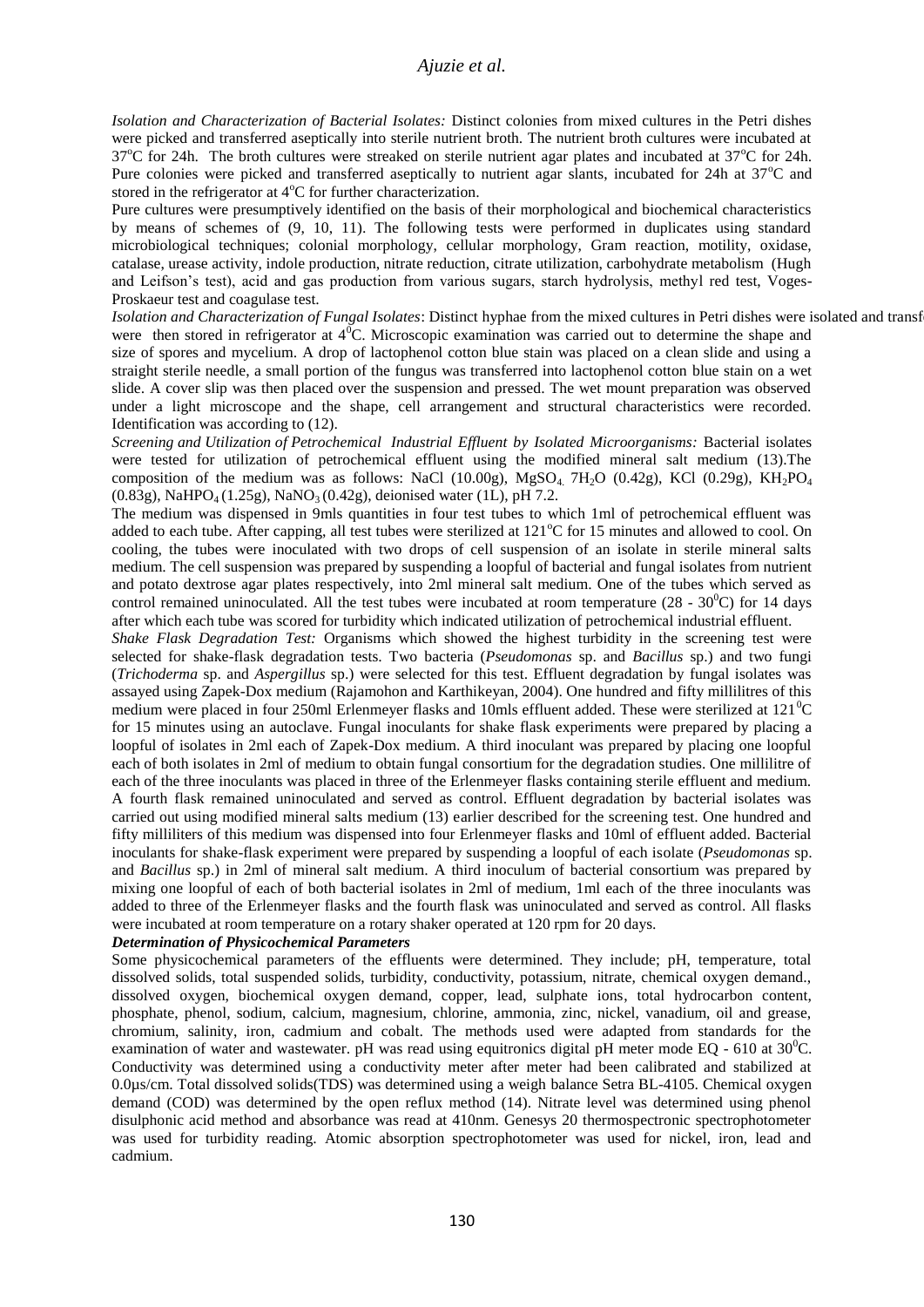# **Results and Discussion**

Results of physicochemical parameters from the study (Table 1) showed that the major pollutants in Eleme Petrochemical effluent were total suspended solid (TSS) (78.48±0.01mg/l) from retention pond gate and oil and grease (25.80±0.02mg/l) from process wastewater (PWW) which were higher than FEPA regulatory standards for discharge of petrochemical industrial effluent. Comparison of the different sampling points of Eleme Petrochemical industrial effluent depitched that process wastewater contained the highest number of total dissolved solids (TDS) (294.00±0.14mg/l) and total hydrocarbon content (THC) (0.88±0.00mg/l). Heavy metals such as lead (Pb) and iron (Fe) were found in low concentration and were not considered as health hazard. Table 2 presented the diversity of the isolated and identified microorganisms from the study. The prevalence of Gram negative bacteria was observed with Gram positive bacteria (*Bacillus*, *Micrococcus*, *Staphylococcus* and *Lactobacillus*) making up only 21.68% of the identified bacteria. *Pseudomonas* was the most predominant genus of bacteria isolated from the study with a frequency occurrence of 10.33%. The dominance of *Pseudomonas* in petrochemical industrial effluent has been reported (15). *Aspergillus*, *Penicillium* and *Fusarium* species were the predominant fungi isolated. The association of *Mucor, Cladosporium*, *Aspergillus* and *Penicillium* species with degradation of petroleum products has also been reported (16).

| $1$ ond only $(1)$                                      |                   |                   |                   |                                                 |
|---------------------------------------------------------|-------------------|-------------------|-------------------|-------------------------------------------------|
| <b>Effluent</b><br><b>Parameters</b>                    | <b>PWW</b>        | $\mathbf{CW}$     | <b>RPG</b>        | <b>FEPA Effluent</b><br>Limitation<br>guideline |
|                                                         |                   |                   |                   | $(1991)$ (mg/l)                                 |
| pH                                                      | $11.11 \pm 0.01$  | $8.46 \pm 0.02$   | $5.80 \pm 0.01$   | $6-9$                                           |
| Temperature $\zeta$ <sup><math>\zeta</math></sup> $C$ ) | 29.80±0.14        | 27.00±0.01        | $30.0 \pm 0.01$   | 30.00                                           |
| Total dissolved solids(TDS, mg/l)                       | 294.00±0.14       | $50.00 \pm 0.01$  | $60.60 \pm 0.01$  | 2000                                            |
| Total suspended solids(TSS, mg/l)                       | $77.48 \pm 0.01$  | $15.90 \pm 0.01$  | 78.48±0.01        | 30                                              |
| Turbidity(NTU)                                          | $9.38 \pm 0.02$   | $5.80 \pm 0.02$   | $5.10 \pm 0.02$   | 300                                             |
| Conductivity $(\mu s/cm)$                               | $109.00 \pm 0.01$ | $205.00 \pm 0.01$ | $609.20 \pm 0.01$ | 1000                                            |
| Potassium (mg/l)                                        | $3.10 \pm 0.01$   | $3.38 \pm 0.01$   | $6.60 \pm 0.01$   | NI                                              |
| Nitrate (mg/l)                                          | $0.95 \pm 0.01$   | $0.05 \pm 0.01$   | $0.60 \pm 0.01$   | 1.0                                             |
| Chemical oxygen demand (COD, mg/l)                      | $28.60 \pm 0.01$  | $30.10 \pm 0.01$  | $28.55 \pm 0.01$  | 40                                              |
| Dissolved oxygen (DO, mg/l)                             | $7.15 \pm 0.01$   | $13.40 \pm 0.01$  | $10.40 \pm 0.00$  | 40                                              |
| Biochemical oxygen demand (BOD)                         | $3.04 \pm 0.01$   | $4.03 \pm 0.00$   | $6.15 \pm 0.01$   | 10                                              |
| Copper (mg/l)                                           | $0.015 \pm 0.01$  | < 0.01            | $0.01 \pm 0.00$   | 1.5                                             |
| Lead $(mg/l)$                                           | $0.034 \pm 0.01$  | < 0.01            | < 0.01            | 0.5                                             |
| Sulphate ions (mg/l)                                    | $3.68 \pm 0.00$   | $2.40 \pm 0.00$   | $3.55 \pm 0.00$   | 50                                              |
| Total hydrocarbon content (THC)                         | $0.88 \pm 0.00$   | ND                | ND                | 10                                              |
| Phosphate (mg/l)                                        | $0.06 \pm 0.01$   | $4.44 \pm 0.00$   | $1.55 \pm 0.01$   | 5.0                                             |
| Phenol (mg/l)                                           | 59.55±0.59        | $3.45 \pm 0.01$   | $1.31 \pm 0.01$   | 0.2                                             |
| Sodium (mg/l)                                           | $16.62 \pm 0.61$  | $2.28 \pm 0.03$   | $15.82 \pm 0.47$  | 200                                             |
| Calcium (mg/l)                                          | $10.43 \pm 0.06$  | $1.00 \pm 0.01$   | $7.21 \pm 0.01$   | 100                                             |
| Magnesium (mg/l)                                        | $5.04 \pm 0.08$   | $1.02 \pm 0.04$   | $5.21 \pm 0.01$   | 100                                             |
| Chlorine (mg/l)                                         | $51.79 \pm 0.01$  | 55.65±0.01        | $6.21 \pm 0.1$    | 600                                             |
| Ammonia (mg/l)                                          | $0.40 \pm 0.01$   | $0.01 \pm 0.01$   | $0.31 \pm 0.02$   | $\mathbf{N}\mathbf{I}$                          |
| Zinc $(mg/l)$                                           | $0.02 \pm 0.01$   | $0.01 \pm 0.01$   | $0.01 \pm 0.01$   | 1.0                                             |
| Nickel (mg/l)                                           | < 0.01            | < 0.01            | < 0.01            | 1.0                                             |
| Vanadium (mg/l)                                         | $0.06 \pm 0.00$   | $0.00 \pm 0.00$   | $0.03 \pm 0.00$   | NI                                              |
| Oil and grease (mg/l)                                   | 25.80±0.02        | $11.20 \pm 0.01$  | $13.62 \pm 0.02$  | 10.00                                           |
| Chromium (mg/l)                                         | $0.01 \pm 0.00$   | $0.00 \pm 0.00$   | $0.01 \pm 0.00$   | 0.5                                             |
| Salinity (g/l)                                          | $0.21 \pm 0.02$   | $0.17 \pm 0.01$   | $0.13 \pm 0.04$   | NI                                              |
| Iron $(mg/l)$                                           | $6.50 \pm 0.03$   | $4.10 \pm 0.01$   | $5.08 \pm 0.00$   | 20                                              |
| Cadmium (mg/l)                                          | < 0.01            | < 0.01            | < 0.01            | 1.0                                             |
| Cobalt (mg/l)                                           | $0.10\pm0.00$     | ND                | $0.40 + 0.00$     | 0.5                                             |

Table 1: The Physicochemical Characteristics of Process Wastewater (PWW), Clarifier (CW) and Retention Pond Gate (RPG)

Values represent the Means± Standard Deviation of seven samples collected over a period of seven months NI : Not indicated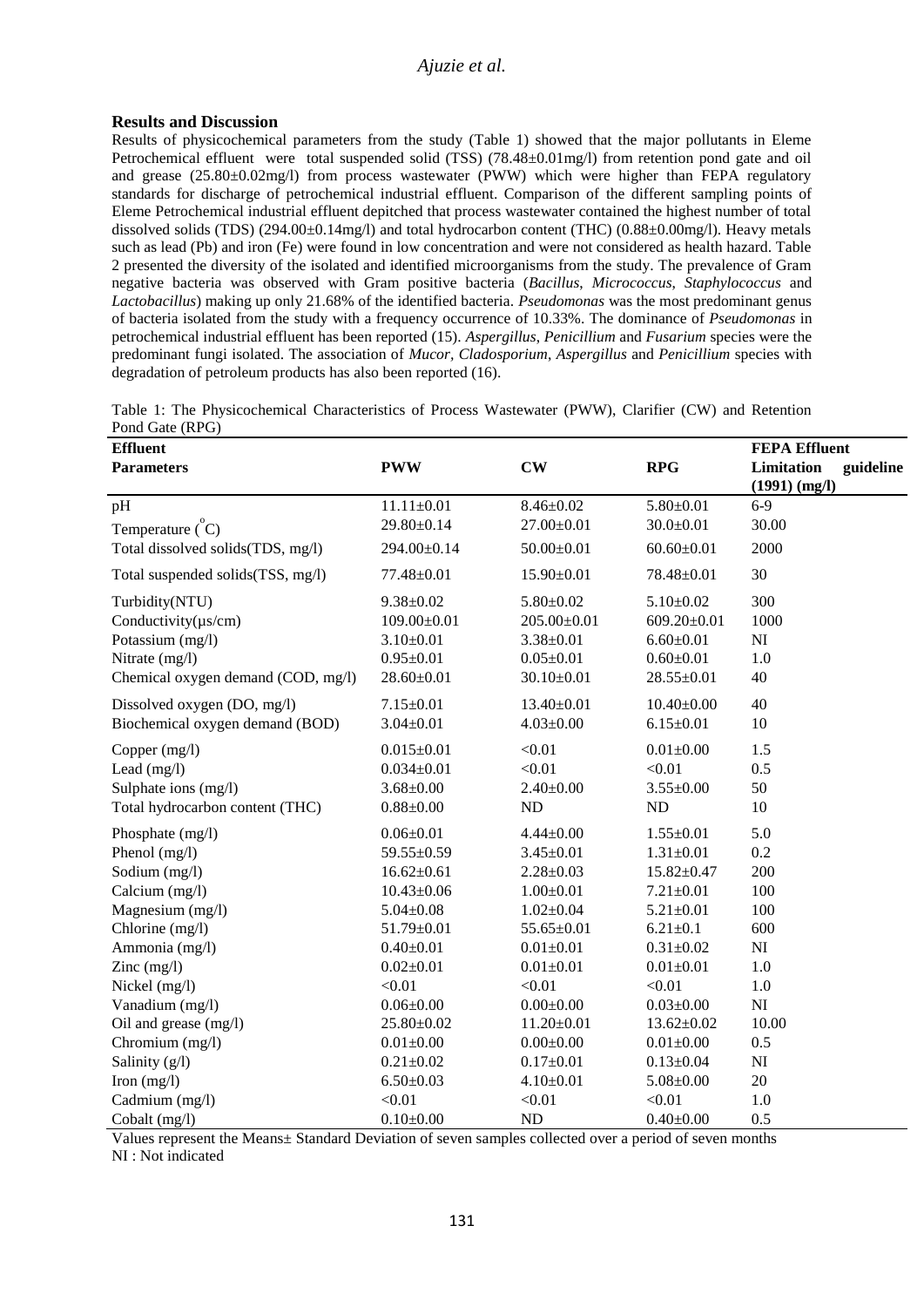| Bacteria genera     | Frequency of isolation $(\% )$ | Fungi        | Frequency of isolation |
|---------------------|--------------------------------|--------------|------------------------|
|                     |                                |              | $(\%)$                 |
| Pseudomonas         | 10.33                          |              |                        |
| <b>Bacillus</b>     | 10.00                          | Aspergillus  | 19.58                  |
| Serratia            | 9.08                           | Penicillium  | 19.58                  |
| Micrococcus         | 8.23                           | Fusarium     | 19.58                  |
|                     |                                | Rhizopus     | 10.55                  |
| Escherichia         | 8.23                           | Mucor        | 10.55                  |
| Klebsiella          | 8.23                           | Geotrichum   | 9.55                   |
| Vibrio              | 6.20                           | Monilia      | 9.55                   |
| Proteus             | 6.20                           | Cladosporium | 5.23                   |
| Achromobacter       | 3.89                           | Trichoderma  | 5.22                   |
| Citrobacter         | 3.89                           |              |                        |
| Flavobacterium      | 3.89                           |              |                        |
| Acinetobacter       | 3.89                           |              |                        |
| Alcaligenes         | 3.86                           |              |                        |
| <i>Enterococcus</i> | 3.67                           |              |                        |
| Enterobacter        | 3.66                           |              |                        |
| Staphylococcus      | 2.45                           |              |                        |
| Aeromonas           | 2.34                           |              |                        |
| Azotobacter         | 1.10                           |              |                        |
| Lactobacillus       | 1.00                           |              |                        |
| Salmonella          | 1.00                           |              |                        |

Table 2: Microbial isolates from petrochemical industrial effluent and their frequencies of isolation

Colony counts revealed the total heterotrophic bacteria and fungi and hydrocarbon utilizing bacteria and fungi present in the various samples analyzed. It was revealed that process wastewater (PWW) contained the highest number of total heterotrophic bacterial counts  $(9.0 \times 10^3$ cfu/ml), clarifier wastewater (CW) had the highest total fungi (5.0×10<sup>3</sup>cfu/ml) and hydrocarbon utilizing fungal counts (6.0×10<sup>3</sup>cfu/ml) and retention pond gate had the highest hydrocarbon utilizing bacterial count  $(5.7\times10^3$  CFU/ml). The least counts for THBC, TFC, HUB and HUF were observed in  $CW$  (1.3×10<sup>3</sup> CFU/ml), receiving river (RR) (1.2×10<sup>3</sup>CFU/ml) and PWW  $(1.1\times10^3;1.4\times10^3)$  respectively (Table 3). This implies that petrochemical industrial effluent is very prone to microbial degradation as they did harbour microorganisms that showed great potentials in utilizing hydrocarbon (HC) as their primary carbon and energy source. This corresponds with the earlier report of Ajuzie and Atuanya (17). However, the presence of indigenous microbes is not a direct indication that the indigenous microbes primarily utilize HC in the effluent as their carbon and energy sources, rather may utilize HC as their secondary carbon and energy sources. This aligned with the report of Okpokwasili and Okorie (18).

| Table 3: Bacterial and fungal counts from various sampling points of Eleme petrochemical industrial effluent |  |  |  |  |  |
|--------------------------------------------------------------------------------------------------------------|--|--|--|--|--|
| between July 2007 and March 2008.                                                                            |  |  |  |  |  |

| <b>Sample</b> | THBC (cfu/ml)       | TFC(cfu/ml)         | HUB (cfu/ml)        | $HUF$ (cfu/ml)      |
|---------------|---------------------|---------------------|---------------------|---------------------|
| A             | $9.0\times10^{3}$   | $5.0 \times 10^{3}$ | $1.1 \times 10^{3}$ | $1.4 \times 10^{3}$ |
| B             | $1.3 \times 10^{3}$ | $4.0\times10^{3}$   | $1.5 \times 10^{3}$ | $6.0\times10^{3}$   |
| $\mathbf C$   | $4.9 \times 10^{3}$ | $2.0 \times 10^3$   | $5.7 \times 10^{3}$ | $2.5 \times 10^{3}$ |
| D             | $8.0 \times 10^{3}$ | $1.2\times10^{3}$   | $2.6 \times 10^{3}$ | $5.5 \times 10^{4}$ |

A: Process wastewater (PWW)

B: Clarified water (CW)

C: Retention pond gate (RPG)

D: Receiving River (RR)

THBC: Total heterotrophic bacterial count

TFC: Total fungal count

HUB: Hydrocarbon utilizing bacteria

HUF: Hydrocarbon utilizing fungi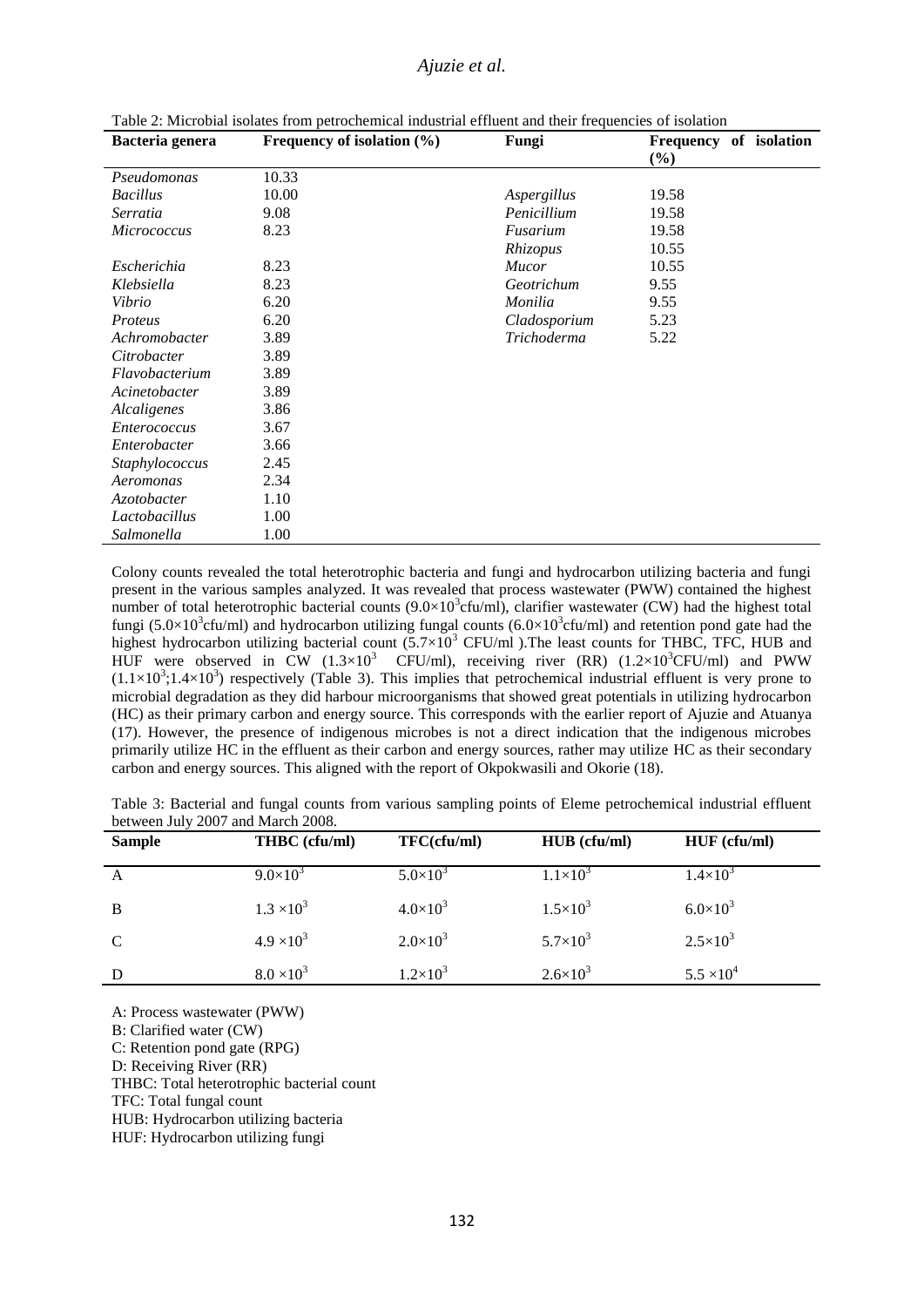| <b>Organisms</b>                  | Day4          | Day8          | Day12         | Day16         | Day20         | <b>COD</b><br>reduction  |
|-----------------------------------|---------------|---------------|---------------|---------------|---------------|--------------------------|
| Bacteria genera                   |               |               |               |               |               |                          |
| Pseudomonas                       | $172 \pm 17$  | $140 \pm 15$  | $98 \pm 7.0$  | $72 \pm 4.0$  | $50 \pm 3.0$  | 86%                      |
| <b>Bacillus</b>                   | $212 \pm 5.0$ | $156 \pm 2.5$ | $141 \pm 1.0$ | $80 \pm 0.6$  | $60 \pm 0.4$  | 82%                      |
| Serratia                          | $118 \pm 9.0$ | $79 \pm 7.0$  | $77 \pm 6.0$  | $71 \pm 5.0$  | $68 \pm 4.1$  | 52%                      |
| <b>Pseudomonas and Bacillus</b>   | $208 + 5.0$   | $160 \pm 2.0$ | $155+1.1$     | $60+1.0$      | $50+0.1$      | 96%                      |
| <b>Bacterial control</b>          | $180 \pm 6.0$ | $180 \pm 6.0$ | $180 \pm 6.0$ | $180 \pm 6.0$ | $180 \pm 6.0$ | $\overline{\phantom{a}}$ |
| Fungi genera                      |               |               |               |               |               |                          |
| Aspergillus                       | $152 \pm 5.0$ | $145 \pm 4.1$ | $90 \pm 3.0$  | $60 \pm 2.0$  | $20 \pm 0.6$  | 88%                      |
| Penicillium                       | $160 \pm 7.0$ | $152 \pm 6.5$ | $140 \pm 5.1$ | $122 \pm 4.3$ | $90 \pm 3.0$  | 38%                      |
| Aspergillus<br>and<br>Penicillium | $120 \pm 7.0$ | $80 \pm 6.0$  | $78 \pm 5.0$  | $60 \pm 4.0$  | $12 \pm 0.6$  | 89%                      |
| <b>Fungal control</b>             | $150 \pm 4.0$ | $150 \pm 4.0$ | $150 \pm 4.0$ | $150 \pm 4.0$ | $150 \pm 4.0$ |                          |

Table 4 : Chemical oxygen demand (COD) values of PWW treated with bacteria and fungi over a 20-day period at 4days interval (mg/l)

Data represent Means± Standard Deviation of three replicates

Table 5: BOD<sub>5</sub> values of effluent with bacteria and fungi over a 20-day period at 4days interval (mg/l)

|                                       | Day4         | Day8         | Day12        | Day16            | Day20          | <b>COD</b><br>reduction  |
|---------------------------------------|--------------|--------------|--------------|------------------|----------------|--------------------------|
| <b>Bacterial genera</b>               |              |              |              |                  |                |                          |
| Pseudomonas                           | $40 \pm 5.0$ | $21 \pm 4.5$ | $20 \pm 2.0$ | $18 \pm 1.0$     | $15 \pm 0.8$   | 80%                      |
| <b>Bacillus</b>                       | $40 \pm 5.0$ | $36 \pm 3.0$ | $23 \pm 2.0$ | $19 \pm 0.5$     | $18.8 \pm 0.3$ | 40%                      |
| Pseudomonas<br>and<br><b>Bacillus</b> | $48 \pm 50$  | $40 \pm 4.0$ | $39 \pm 2.0$ | 1<br>$3 \pm 1.8$ | $2.0 \pm 0.4$  | 90%                      |
| <b>Bacterial control</b>              | $23 \pm 1.0$ | $23 \pm 1.0$ | $23 \pm 1.0$ | $23 \pm 1.0$     | $23 \pm 1.0$   | $\overline{\phantom{a}}$ |
| <b>Fungal genera</b>                  |              |              |              |                  |                |                          |
| Aspergillus                           | $40 \pm 3.0$ | $36 \pm 2.0$ | $23 \pm 1.2$ | $15 \pm 0.2$     | $16 \pm 0.2$   | 86%                      |
| Penicillium                           | $40 \pm 3.0$ | $37 \pm 4.0$ | $33 \pm 2.0$ | $30 \pm 0.7$     | $22 \pm 2.0$   | 41%                      |
| Aspergillus<br>and<br>Penicillium     | $37 \pm 5.0$ | $20 \pm 2.0$ | $17 \pm 2.0$ | $15 \pm 4.0$     | $4 \pm 0.5$    | 87%                      |
| <b>Fungal control</b>                 | $36 \pm 0.5$ | $36 \pm 0.5$ | $36 \pm 0.5$ | $36 \pm 0.5$     | $36 \pm 0.5$   |                          |

Values represent the Means± Standard Deviation of three replicates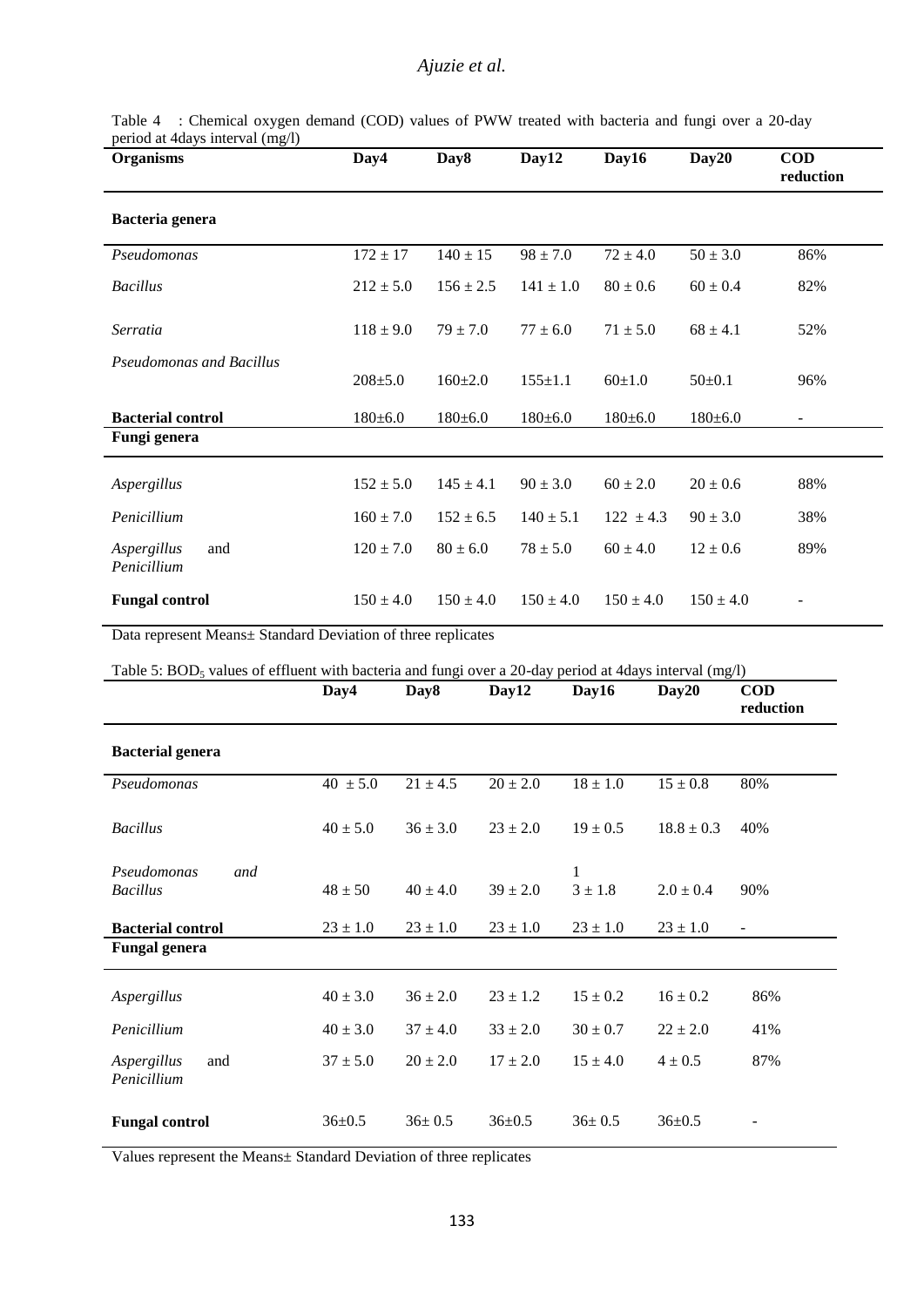Chemical oxygen demand (COD) and biochemical oxygen demand  $(BOD<sub>5</sub>)$  values for effluent treated with bacteria and fungi over a 20-day period using shake flask degradation test are depicted in tables 4 and 5 respectively. The results indicated there was greater efficacy of microbial consortium to degrade petrochemical effluents than individual species. *Pseudomonas* sp. had the highest COD reduction among the individual bacterial isolates. Improved pollutants remediation using bacterial and fungal consortium have previously been reported by (19). Microorganisms present in activated sludge from a petrochemical industrial have been used in treatment system to biodegrade hydrocarbon-contaminated waste water (20).

Table 6: Turbidity evaluation of major genera of petrochemical industrial effluent utilizing bacteria and fungi **Microbial isolates Degree of Utilization**

| <b>Bacterial genera</b>                                                                     |                  |  |  |  |  |
|---------------------------------------------------------------------------------------------|------------------|--|--|--|--|
|                                                                                             |                  |  |  |  |  |
| Pseudomonas                                                                                 | $+++$            |  |  |  |  |
| <b>Bacillus</b>                                                                             | $^{+++}$         |  |  |  |  |
|                                                                                             |                  |  |  |  |  |
| Serratia                                                                                    | $^{+++}$         |  |  |  |  |
|                                                                                             |                  |  |  |  |  |
| Proteus                                                                                     | $++$             |  |  |  |  |
| Achromobacter                                                                               | $\boldsymbol{+}$ |  |  |  |  |
|                                                                                             |                  |  |  |  |  |
| Citrobacter                                                                                 | $\boldsymbol{+}$ |  |  |  |  |
|                                                                                             |                  |  |  |  |  |
| <b>Fungal genera</b>                                                                        |                  |  |  |  |  |
|                                                                                             |                  |  |  |  |  |
| Aspergillus                                                                                 | $+++$            |  |  |  |  |
| Penicillium                                                                                 | $+++$            |  |  |  |  |
|                                                                                             |                  |  |  |  |  |
| Rhizopus                                                                                    | $++$             |  |  |  |  |
| Trichoderma                                                                                 | $^{+}$           |  |  |  |  |
| $\mathbf{K}$ and the largest properties that denote a month the coordinate and $\mathbf{K}$ |                  |  |  |  |  |

**Key**: +++heavy growth, ++moderate growth,+ scanty growth

Table 7: Effect of effluent on test organisms

|            | Pseudomonas                  | <b>Bacillus</b>   | <i>Serratia</i>              |
|------------|------------------------------|-------------------|------------------------------|
|            | 24h LD <sub>50</sub> $(\% )$ | 24h $LD_{50}$ (%) | 24h LD <sub>50</sub> $(\% )$ |
| <b>PWW</b> | >10                          | >10               | >10                          |
| <b>RPG</b> | >10                          | >10               | >10                          |

PWW – Process wastewater

Chemical oxygen demand (COD) and biochemical oxygen demand  $(BOD<sub>5</sub>)$  values for effluent treated with bacteria and fungi over a 20-day period using shake flask degradation test are depicted in tables 4 and 5 respectively. The results indicated there was greater efficacy of microbial consortium to degrade petrochemical effluents than individual species. *Pseudomonas* sp. had the highest COD reduction among the individual bacterial isolates. Improved pollutants remediation using bacterial and fungal consortium have previously been reported by (19). Microorganisms present in activated sludge from a petrochemical industrial have been used in treatment system to biodegrade hydrocarbon-contaminated waste water (20). The degree of utilization of effluent by microbial isolates in mineral salt medium and degree of utilization using optical density and the effect of effluent on test organisms are depicted in Tables 6 and 7. Results revealed that *Pseudomonas*, *Bacillus* and *Serratia* had the highest turbidity (+++), followed by *Proteus, Achromobacter* and *Citrobacte*r (++, ++, +) respectively. Amongst fungi, *Aspergillus* and *Penicillium* had the highest degree of utilization (+++), followed by *Rhizopus* and *Trichoderma* (+) respectively (Table 6). Several fungal and bacterial genera have been reported to degrade hydrocarbons (21, 22). The  $LD_{50}$  analysis done using three different predominant isolates (Table 7)

RPG- Retention pond gate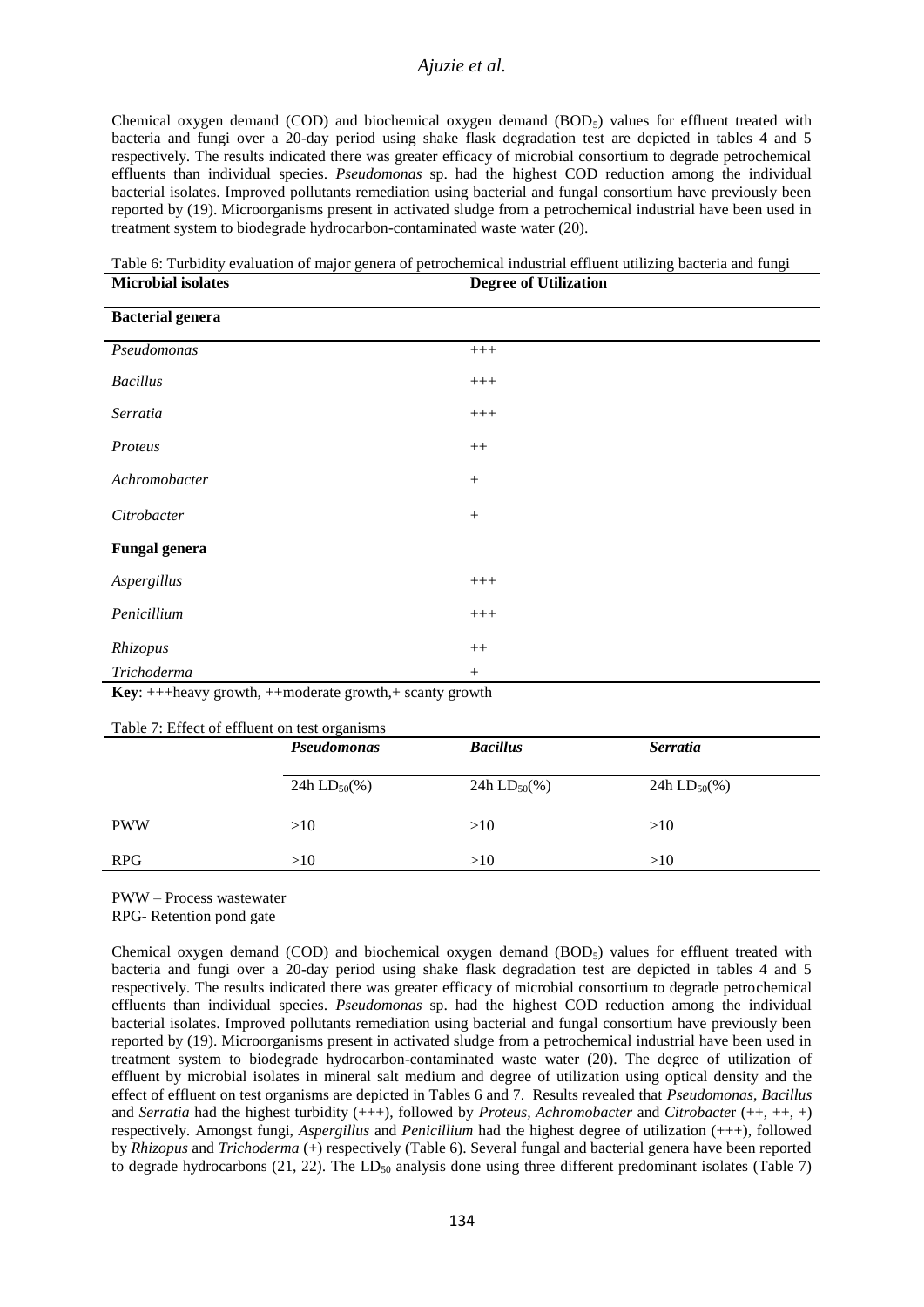revealed that petrochemical industrial effluent was less toxic to less than 10% (>10) of *Pseudomonas, Bacillus* and *Serratia* population. This further proves that these microorganisms have the potentials to grow favorably in petrochemical industrial effluents.

### *Conclusion*

Evidence available from this investigation indicated that the effluents from Eleme Petrochemical Company Limited generally contain low concentrations of physicochemical pollutants except total suspended solids and oil and grease contents which were higher than FEPA recommended limits. *Pseudomonas, Bacillus, Serratia, Aspergillus, Penicllium* and *Fusarium* were the most dominant microorganisms capable of utilizing petrochemical industrial effluent. Since this study has unveiled the potentials of indigenous microorganisms in petrochemical effluent biodegradation, it becomes very vital that further leaps be taken from this study in a bid to exploring newer, more effective, less costly and better satisfactory methods of petrochemical wastewater management.

### **References**

- 1. Anyakora C, Nwaeze K, Adewale O, Nwadike C, Arbabi M, Coker, H: Concentrations of heavy metals in some pharmaceutical effluents in Lagos. J. Environ. Chem. Ecotox 3(2): 25-31. 2011.
- 2. Beg MU, Al-Muzaini S, Saeed T, Jacob PG, Beg KR, Al-Bahloul M, Al-Matrouk K, Al-Obaid T, Kurian A: Chemical contamination and toxicity of sediment from a coastal area receiving industrial effluents in Kuwait. Arch. Environ. Contam. and Toxicol 41:289-297. 2001
- 3. Beg MU, Al-Muzaini S, Saeed T, Jacob PG, Beg KR, Al-Bahloul M: Distribution of petroleum hydrocarbon in sediment from coastal area receiving industrial effluents in Kuwait. Ecotoxicol. Environ. Saf 54:47-55. 2003.
- 4. Suleimanov RA: Conditions of waste fluid accumulation at petroleum and processing enterprises and prevention of their harm to water bodies. Meditsina Truda promyshlennaia Ekooglia 12: 31-36. 1995.
- 5. Chikere BO, Okpokwasili GC: Frequency of occurrence of microorganisms at petrochemical effluent outfall sites. J. Trop. Biosci 4: 12-18. 2004.
- 6. Israel AU, Obot IB, Umoren AU, Mckenie V, Ebong GA: Effluents and solid waste analysis in a petrochemical company. A case study of Eleme Petrochemical Company Ltd, PortHarcourt, Nigeria. E. J. Chem 5(1): 74-80. 2007.
- 7. Ojumu TV, Bello OO, Sonibaare JA, Solomon BO: Evaluation of microbial systems for bioremediation of petroleum refinery effluents in Nigeria. Afr. J. Biotechnol 4(1):31-35. 2005.
- 8. Ismite JO, Atuanya EI: Physicochemical and microbiological characteristics of textile mill effluents. Nig. J. Microbiol 20(2):1047-1056. 2006.
- 9. Buchanan RE, Gilbbins NE: Bergey's Manual of Determinative Bacteriology, 8<sup>th</sup> edition, Williams and Wilkins Co., Baltimore, USA. pp 1- 268, 1974.
- 10. Cowan ST, Steel KT: Manual for the Identification of medical Bacteria, 2<sup>nd</sup> edition, Cambridge University Press, London. pp 1- 81, 1985.
- 11. Harold JB: Separation outline of Enterobacteriaceae. In: A Laboratory Manual in General Microbiology, 5<sup>th</sup> edition. Brown Publishing Company, New York. pp 1- 459, 1990.
- 12. Barnett HL, Hunter BB: Illustrated Genera of Imperfect Fungi. 3<sup>rd</sup> edition. Burgess Publishing Company, USA. pp 1 - 193, 1971.
- 13. Mills AC, Brueil C, Colwell RR: Enumeration of petroleum degrading marine and estuarine microorganisms. Can. J. Microbiol 24: 552-557. 1978.
- 14. American Public Health Association (APHA): Standard Methods for the Examination of Water and Wastewater. American Public Health Association, Washington, D. C. pp 1 - 1193. 1992.
- 15. Zhang G, Yue-ting W, Xin-ping W, Qin M: Biodegradation of crude oil by *Pseudomonas aeruginosa* in the presence of rhamnolipids. J. Zheijiang Uni. Sci 6(8):725-730. 2005
- 16. Hill EC: Preservation in Specialized areas. A cutting oil emulsion In:Russel, A.D., Hugo, N.B. and Ayliff G.A. (Ed*).* Principles and Practice of Disinfection, Preservation and Sterilization. Blackwell Scientific Publishers London. pp 343-357. 1982.
- 17. Ajuzie CU, Atuanya EI: Identification of the bacterial community responsible for decontaminating Eleme petrochemical industrial effluent using 16S RDNA PCR denaturing gradient Gel electrophoresis (DGGE)*.* Nig. J. Technol (4): 459-469. 2014.
- 18. Okpokwasili GC, Okorie BB: Biodegradation potentials of microorganisms isolated from car engine lubricating oil. Tribolol. Inter 24(4): 215-220. 1998.
- 19. Atuanya EI, Purohit HJ: Bacterial Consortium for polycyclic aromatic hydrocarbon mixture remediation. Trop. J. Environ. Sci. Hlth 4 (1) 20-27. 2001.
- 20. Shorkrollahzadeh S, Azizmohsenu F, Golmohammad F, Shokouhi H, Khademhaghighat F: Biodegradation potential and bacterial diversity in a petrochemical wastewater treatment plant in Iran. Biores. Technol 99: 6127-6133. 2008.